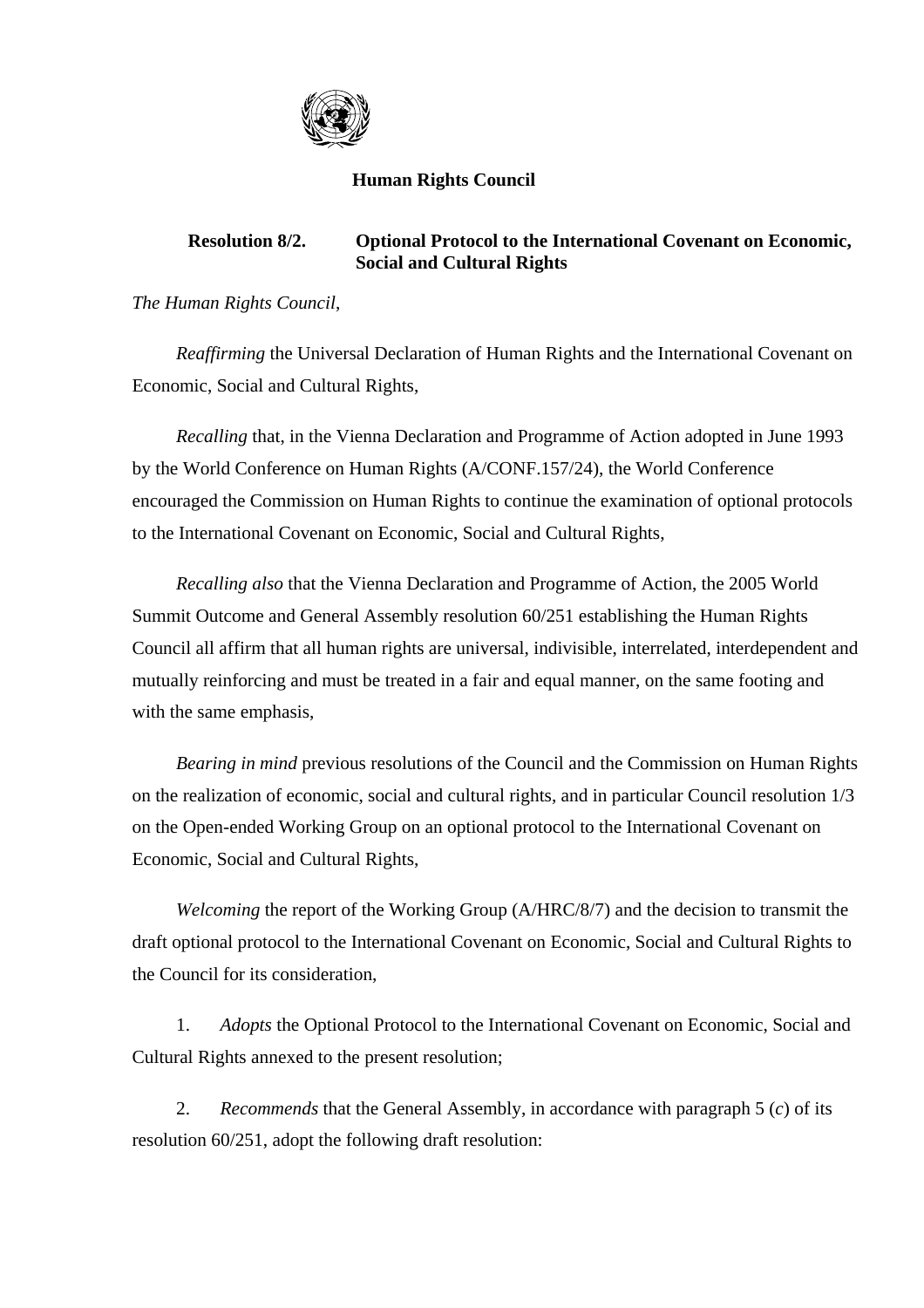"*The General Assembly*,

 *Welcoming* the adoption by the Human Rights Council, through its resolution ..., of the Optional Protocol to the International Covenant on Economic, Social and Cultural Rights,

 1*. Adopts* and opens for signature, ratification and accession the Optional Protocol to the International Covenant on Economic, Social and Cultural Rights, the text of which is annexed to the present resolution;

 2. *Recommends* that the Optional Protocol be opened for signature at a signing ceremony in Geneva in March 2009 and requests the Secretary-General and the United Nations High Commissioner for Human Rights to provide the necessary assistance."

#### **Annex**

# **OPTIONAL PROTOCOL TO THE INTERNATIONAL COVENANT ON ECONOMIC, SOCIAL AND CULTURAL RIGHTS**

## **Preamble**

*The States Parties to the present Protocol*,

*Considering* that, in accordance with the principles proclaimed in the Charter of the United Nations, recognition of the inherent dignity and of the equal and inalienable rights of all members of the human family is the foundation of freedom, justice and peace in the world,

*Noting* that the Universal Declaration of Human Rights proclaims that all human beings are born free and equal in dignity and rights and that everyone is entitled to all the rights and freedoms set forth therein, without distinction of any kind, such as race, colour, sex, language, religion, political or other opinion, national or social origin, property, birth or other status,

*Recalling* that the Universal Declaration of Human Rights and the International Covenants on Human Rights recognize that the ideal of free human beings enjoying freedom from fear and want can only be achieved if conditions are created whereby everyone may enjoy civil, cultural, economic, political and social rights,

*Reaffirming* the universality, indivisibility, interdependence and interrelatedness of all human rights and fundamental freedoms,

*Recalling* that each State Party to the International Covenant on Economic, Social and Cultural Rights (hereinafter referred to as the Covenant) undertakes to take steps, individually and through international assistance and cooperation, especially economic and technical, to the maximum of its available resources, with a view to achieving progressively the full realization of the rights recognized in the Covenant by all appropriate means, including particularly the adoption of legislative measures,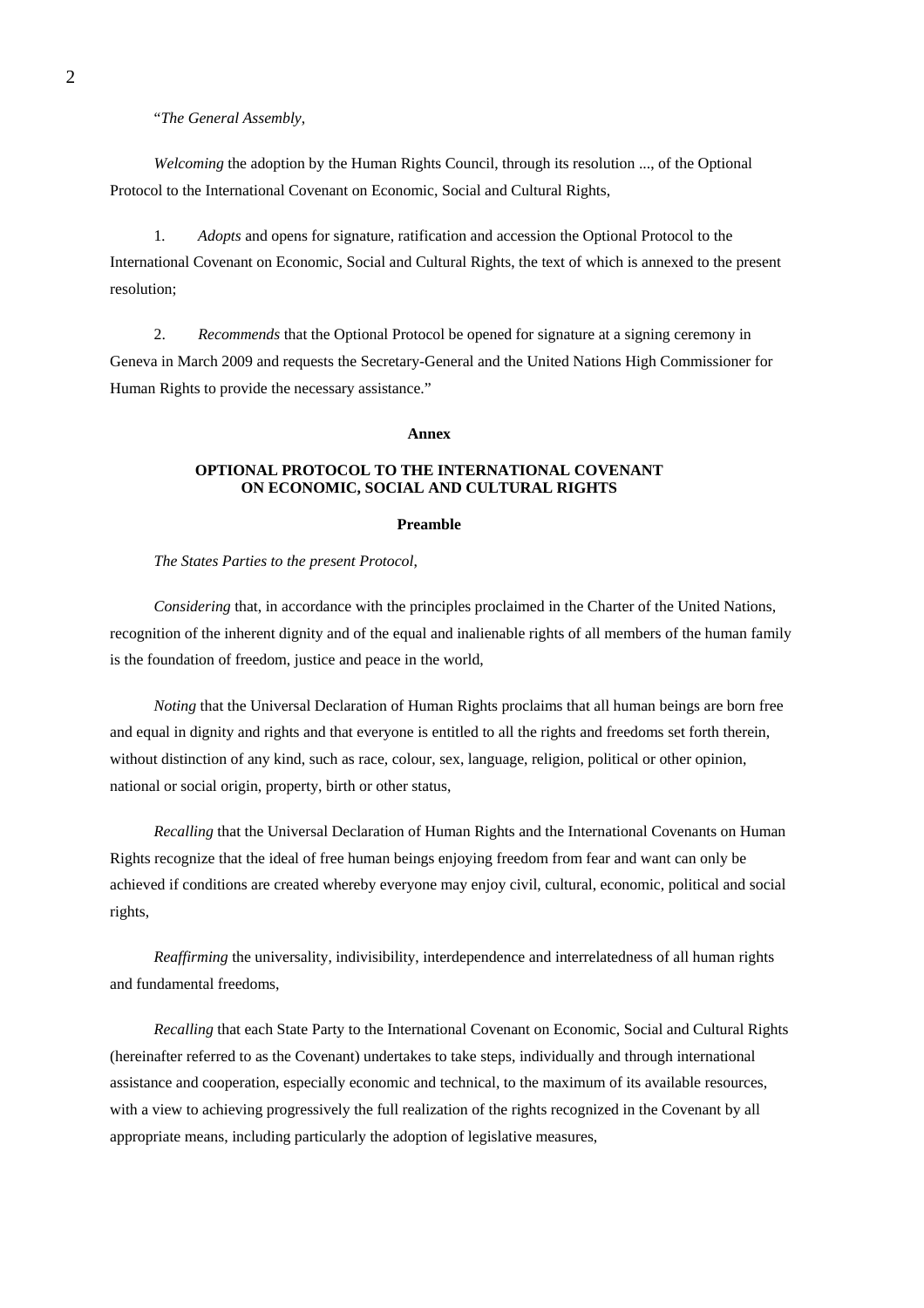*Considering* that, in order further to achieve the purposes of the Covenant and the implementation of its provisions, it would be appropriate to enable the Committee on Economic, Social and Cultural Rights (hereinafter referred to as the Committee) to carry out the functions provided for in the present Protocol,

*Have agreed* as follows:

# **Article 1**

# **Competence of the Committee to receive and consider communications**

1. A State Party to the Covenant that becomes a Party to the present Protocol recognizes the competence of the Committee to receive and consider communications as provided for by the provisions of the present Protocol.

2. No communication shall be received by the Committee if it concerns a State Party to the Covenant which is not a Party to the present Protocol.

# **Article 2**

#### **Communications**

 Communications may be submitted by or on behalf of individuals or groups of individuals, under the jurisdiction of a State Party, claiming to be victims of a violation of any of the economic, social and cultural rights set forth in the Covenant by that State Party. Where a communication is submitted on behalf of individuals or groups of individuals, this shall be with their consent unless the author can justify acting on their behalf without such consent.

#### **Article 3**

# **Admissibility**

1. The Committee shall not consider a communication unless it has ascertained that all available domestic remedies have been exhausted. This shall not be the rule where the application of such remedies is unreasonably prolonged.

2. The Committee shall declare a communication inadmissible when:

 (*a*) It is not submitted within one year after the exhaustion of domestic remedies, except in cases where the author can demonstrate that it had not been possible to submit the communication within that time limit;

 (*b*) The facts that are the subject of the communication occurred prior to the entry into force of the present Protocol for the State Party concerned unless those facts continued after that date;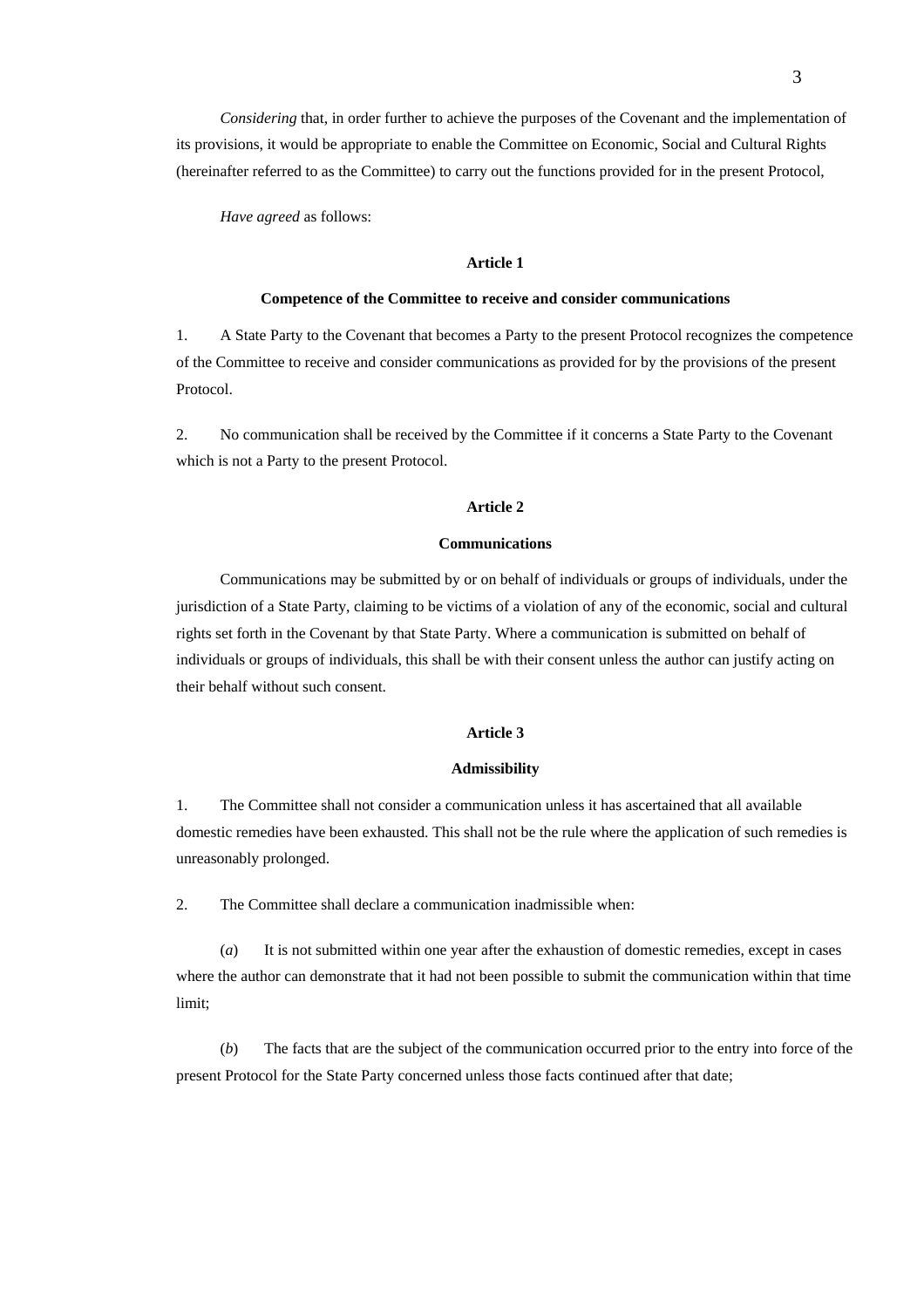(*c*) The same matter has already been examined by the Committee or has been or is being examined under another procedure of international investigation or settlement;

(*d*) It is incompatible with the provisions of the Covenant;

 (*e*) It is manifestly ill-founded, not sufficiently substantiated or exclusively based on reports disseminated by mass media;

(*f*) It is an abuse of the right to submit a communication; or when

(*g*) It is anonymous or not in writing.

# **Article 4**

#### **Communications not revealing a clear disadvantage**

 The Committee may, if necessary, decline to consider a communication where it does not reveal that the author has suffered a clear disadvantage, unless the Committee considers that the communication raises a serious issue of general importance.

#### **Article 5**

# **Interim measures**

1. At any time after the receipt of a communication and before a determination on the merits has been reached, the Committee may transmit to the State Party concerned for its urgent consideration a request that the State Party take such interim measures as may be necessary in exceptional circumstances to avoid possible irreparable damage to the victim or victims of the alleged violations.

2. Where the Committee exercises its discretion under paragraph 1 of the present article, this does not imply a determination on admissibility or on the merits of the communication.

# **Article 6**

# **Transmission of the communication**

1. Unless the Committee considers a communication inadmissible without reference to the State Party concerned, the Committee shall bring any communication submitted to it under the present Protocol confidentially to the attention of the State Party concerned.

2. Within six months, the receiving State Party shall submit to the Committee written explanations or statements clarifying the matter and the remedy, if any, that may have been provided by that State Party.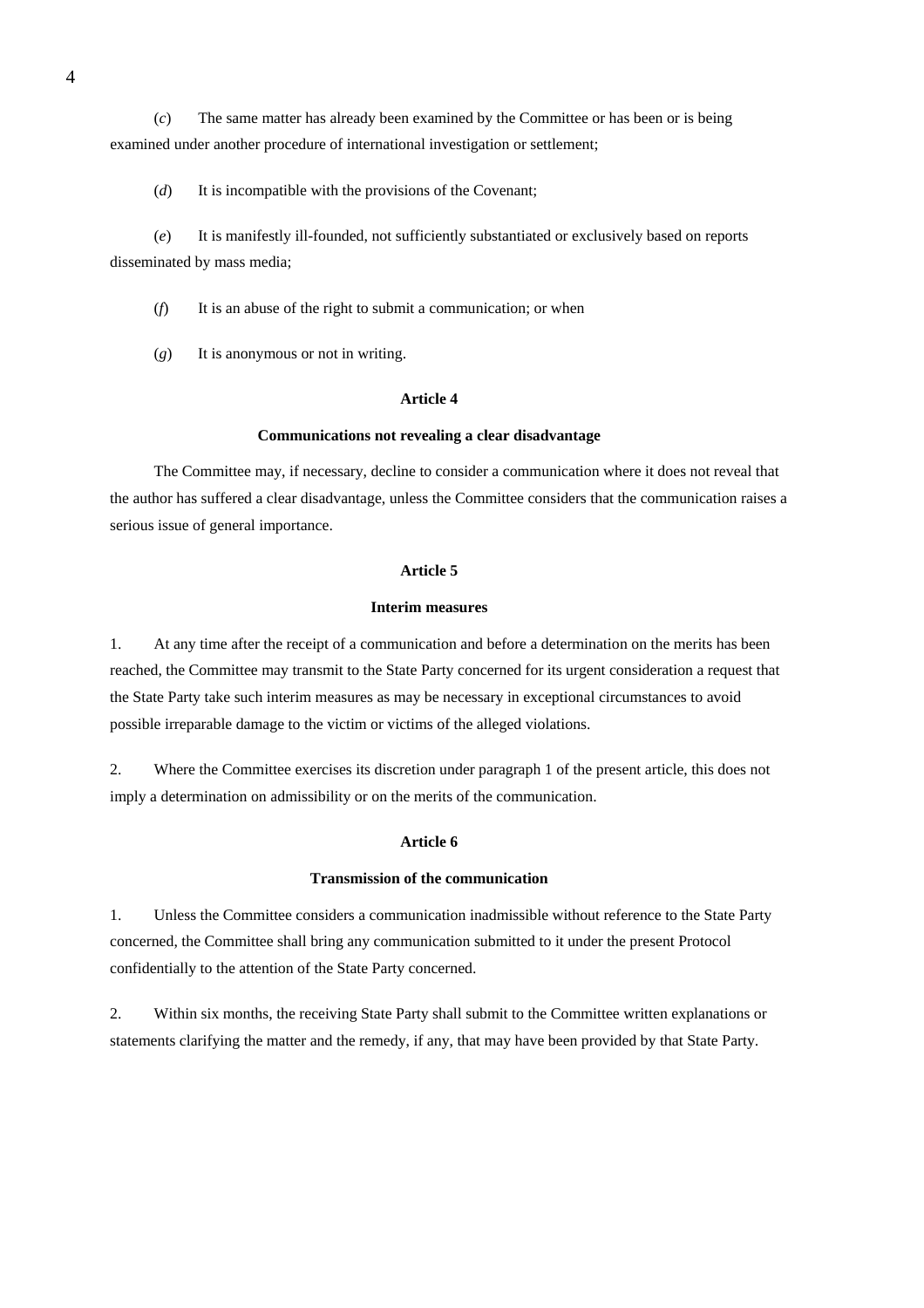# **Friendly settlement**

1. The Committee shall make available its good offices to the parties concerned with a view to reaching a friendly settlement of the matter on the basis of the respect for the obligations set forth in the Covenant.

2. An agreement on a friendly settlement closes consideration of the communication under the present Protocol.

# **Article 8**

## **Examination of communications**

1. The Committee shall examine communications received under article 2 of the present Protocol in the light of all documentation submitted to it, provided that this documentation is transmitted to the parties concerned.

2. The Committee shall hold closed meetings when examining communications under the present Protocol.

3. When examining a communication under the present Protocol, the Committee may consult, as appropriate, relevant documentation emanating from other United Nations bodies, specialized agencies, funds, programmes and mechanisms, and other international organizations, including from regional human rights systems, and any observations or comments by the State Party concerned.

4. When examining communications under the present Protocol, the Committee shall consider the reasonableness of the steps taken by the State Party in accordance with Part II of the Covenant. In doing so, the Committee shall bear in mind that the State Party may adopt a range of possible policy measures for the implementation of the rights set forth in the Covenant.

# **Article 9**

#### **Follow-up to the views of the Committee**

1. After examining a communication, the Committee shall transmit its views on the communication, together with its recommendations, if any, to the parties concerned.

2. The State Party shall give due consideration to the views of the Committee, together with its recommendations, if any, and shall submit to the Committee, within six months, a written response, including information on any action taken in the light of the views and recommendations of the Committee.

3. The Committee may invite the State Party to submit further information about any measures the State Party has taken in response to its views or recommendations, if any, including as deemed appropriate by the Committee, in the State Party's subsequent reports under articles 16 and 17 of the Covenant.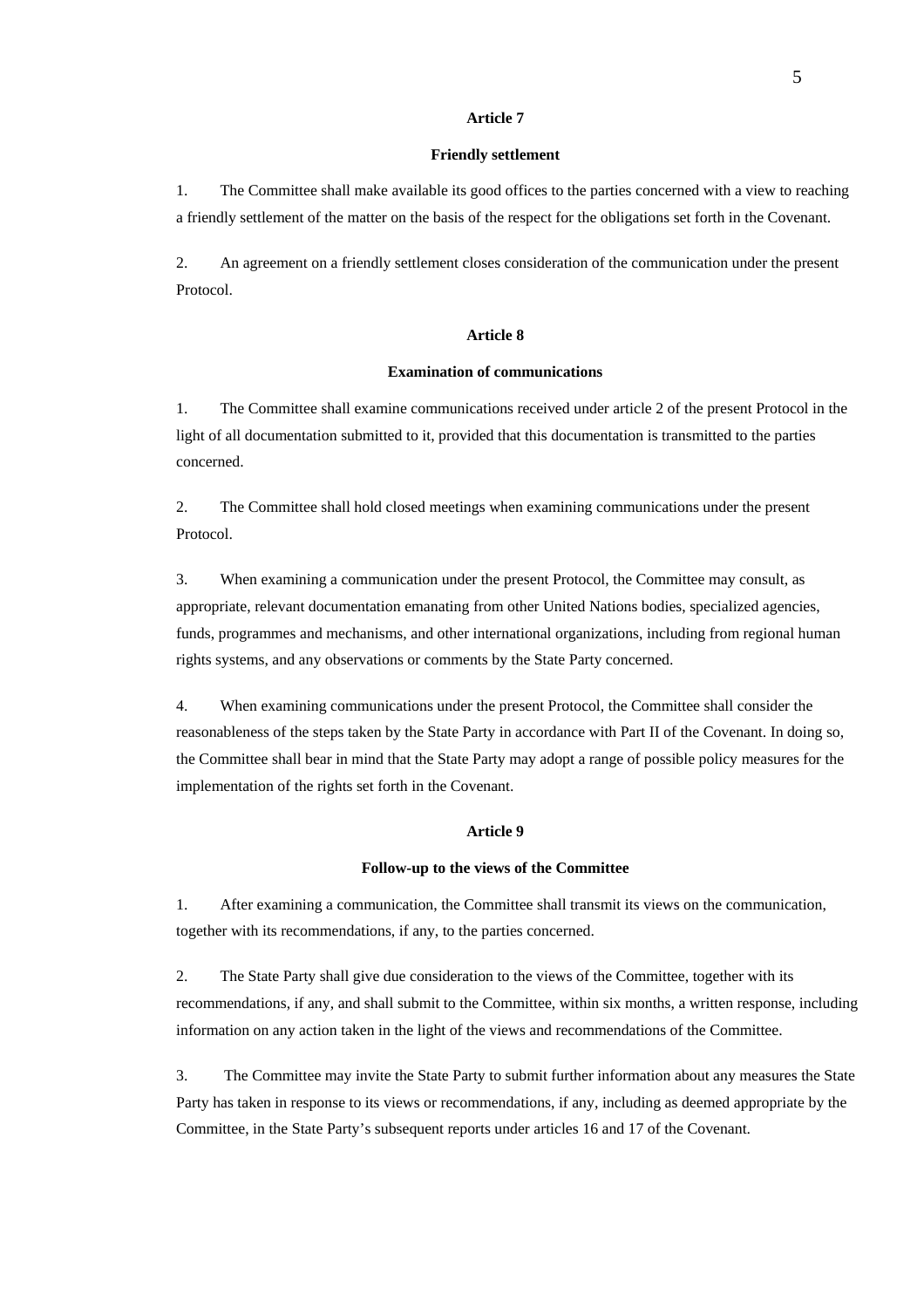# **Inter-State communications**

1. A State Party to the present Protocol may at any time declare under this article that it recognizes the competence of the Committee to receive and consider communications to the effect that a State Party claims that another State Party is not fulfilling its obligations under the Covenant. Communications under this article may be received and considered only if submitted by a State Party that has made a declaration recognizing in regard to itself the competence of the Committee. No communication shall be received by the Committee if it concerns a State Party which has not made such a declaration. Communications received under this article shall be dealt with in accordance with the following procedure:

 (*a*) If a State Party to the present Protocol considers that another State Party is not fulfilling its obligations under the Covenant, it may, by written communication, bring the matter to the attention of that State Party. The State Party may also inform the Committee of the matter. Within three months after the receipt of the communication the receiving State shall afford the State that sent the communication an explanation, or any other statement in writing clarifying the matter which should include, to the extent possible and pertinent, reference to domestic procedures and remedies taken, pending or available in the matter;

 (*b*) If the matter is not settled to the satisfaction of both States Parties concerned within six months after the receipt by the receiving State of the initial communication, either State shall have the right to refer the matter to the Committee, by notice given to the Committee and to the other State;

 (*c*) The Committee shall deal with a matter referred to it only after it has ascertained that all available domestic remedies have been invoked and exhausted in the matter. This shall not be the rule where the application of the remedies is unreasonably prolonged;

 (*d*) Subject to the provisions of subparagraph (*c*) of the present paragraph the Committee shall make available its good offices to the States Parties concerned with a view to a friendly solution of the matter on the basis of the respect for the obligations set forth in the Covenant;

 (*e*) The Committee shall hold closed meetings when examining communications under the present article;

 (*f*) In any matter referred to it in accordance with subparagraph (*b*) of the present paragraph, the Committee may call upon the States Parties concerned, referred to in subparagraph (*b*), to supply any relevant information;

 (*g*) The States Parties concerned, referred to in subparagraph (*b*) of the present paragraph, shall have the right to be represented when the matter is being considered by the Committee and to make submissions orally and/or in writing;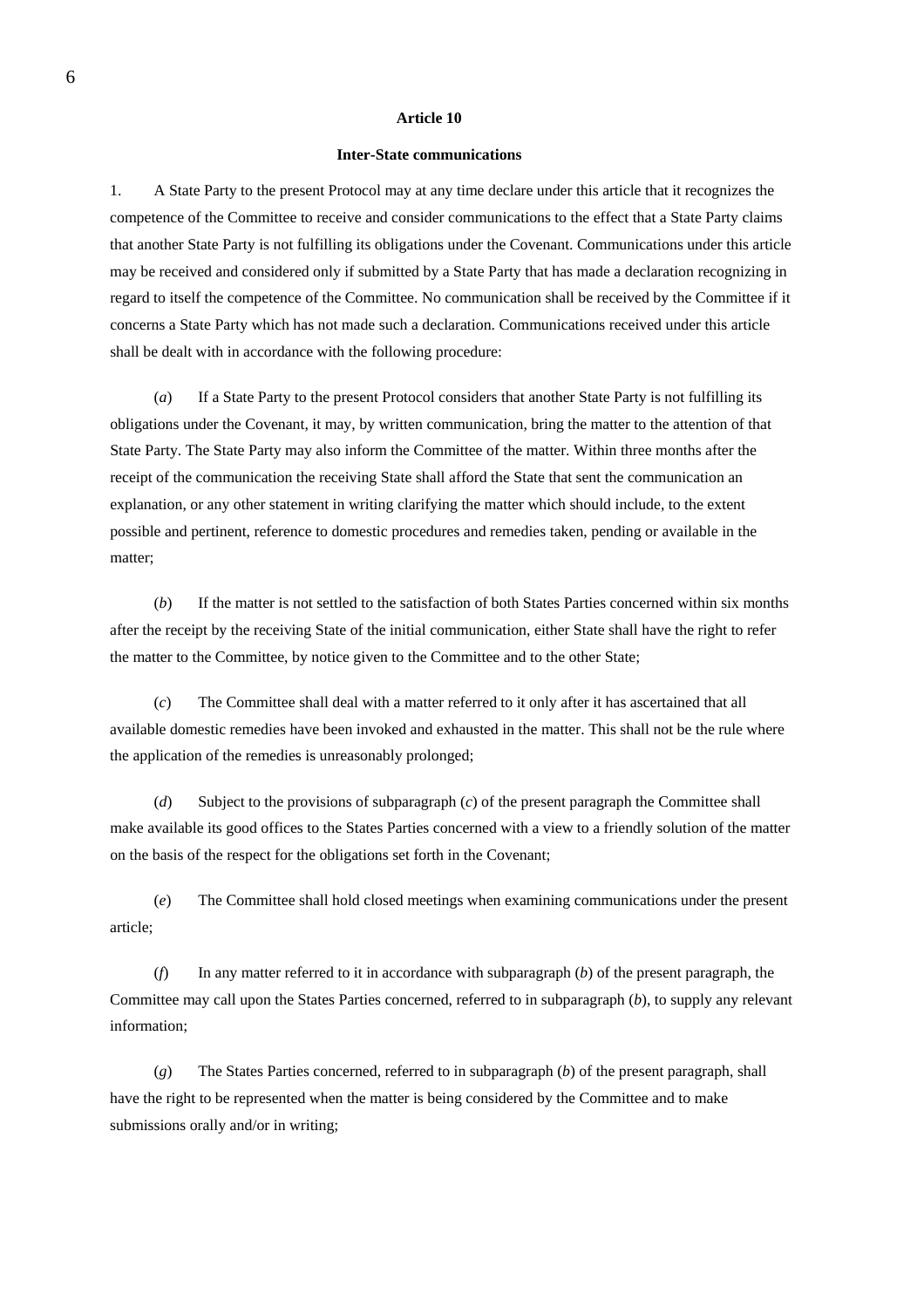(*h*) The Committee shall, with all due expediency after the date of receipt of notice under subparagraph (*b*) of the present paragraph, submit a report, as follows:

- (i) If a solution within the terms of subparagraph (*d*) of the present paragraph is reached, the Committee shall confine its report to a brief statement of the facts and of the solution reached;
- (ii) If a solution within the terms of subparagraph (*d*) is not reached, the Committee shall, in its report, set forth the relevant facts concerning the issue between the States Parties concerned. The written submissions and record of the oral submissions made by the States Parties concerned shall be attached to the report. The Committee may also communicate only to the States Parties concerned any views that it may consider relevant to the issue between them.

In every matter, the report shall be communicated to the States Parties concerned.

2. A declaration under paragraph 1 of the present article shall be deposited by the States Parties with the Secretary-General of the United Nations, who shall transmit copies thereof to the other States Parties. A declaration may be withdrawn at any time by notification to the Secretary-General. Such a withdrawal shall not prejudice the consideration of any matter that is the subject of a communication already transmitted under the present article; no further communication by any State Party shall be received under the present article after the notification of withdrawal of the declaration has been received by the Secretary-General, unless the State Party concerned has made a new declaration.

# **Article 11**

# **Inquiry procedure**

1. A State Party to the present Protocol may at any time declare that it recognizes the competence of the Committee provided for under this article.

2. If the Committee receives reliable information indicating grave or systematic violations by a State Party of any of the economic, social and cultural rights set forth in the Covenant, the Committee shall invite that State Party to cooperate in the examination of the information and to this end to submit observations with regard to the information concerned.

3. Taking into account any observations that may have been submitted by the State Party concerned as well as any other reliable information available to it, the Committee may designate one or more of its members to conduct an inquiry and to report urgently to the Committee. Where warranted and with the consent of the State Party, the inquiry may include a visit to its territory.

4. Such an inquiry shall be conducted confidentially and the cooperation of the State Party shall be sought at all stages of the proceedings.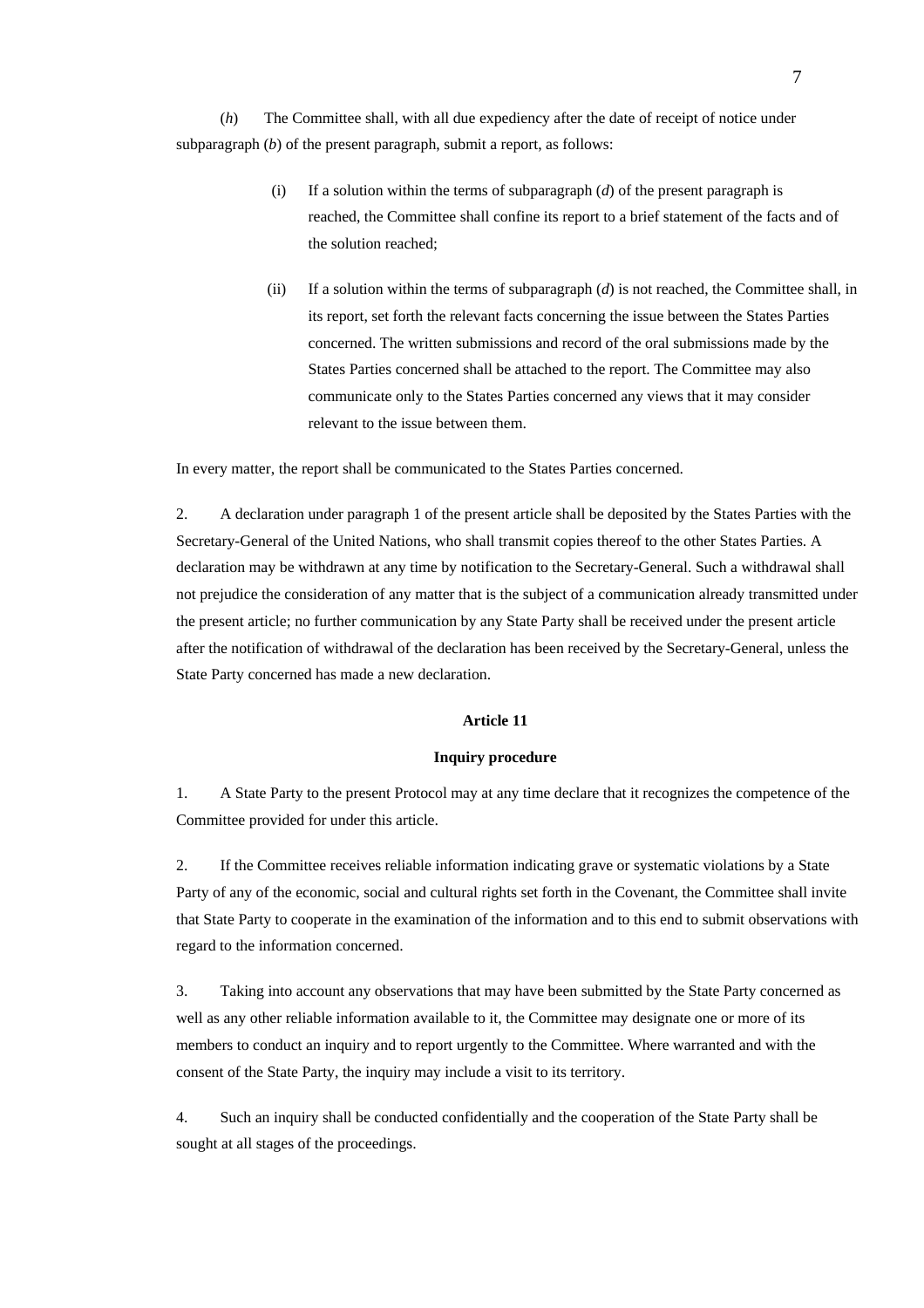5. After examining the findings of such an inquiry, the Committee shall transmit these findings to the State Party concerned together with any comments and recommendations.

6. The State Party concerned shall, within six months of receiving the findings, comments and recommendations transmitted by the Committee, submit its observations to the Committee.

7. After such proceedings have been completed with regard to an inquiry made in accordance with paragraph 2, the Committee may, after consultations with the State Party concerned, decide to include a summary account of the results of the proceedings in its annual report provided for in article 15.

8. Any State Party having made a declaration in accordance with paragraph 1 of the present article may, at any time, withdraw this declaration by notification to the Secretary-General.

# **Article 12**

# **Follow-up to the inquiry procedure**

1. The Committee may invite the State Party concerned to include in its report under articles 16 and 17 of the Covenant details of any measures taken in response to an inquiry conducted under article 11 of the present Protocol.

2. The Committee may, if necessary, after the end of the period of six months referred to in article 11, paragraph 6, invite the State Party concerned to inform it of the measures taken in response to such an inquiry.

# **Article 13**

# **Protection measures**

 A State Party shall take all appropriate measures to ensure that individuals under its jurisdiction are not subjected to any form of ill-treatment or intimidation as a consequence of communicating with the Committee pursuant to the present Protocol.

# **Article 14**

#### **International assistance and cooperation**

1. The Committee shall transmit, as it may consider appropriate, and with the consent of the State Party concerned, to United Nations specialized agencies, funds and programmes and other competent bodies, its views or recommendations concerning communications and inquiries that indicate a need for technical advice or assistance, along with the State Party's observations and suggestions, if any, on these views or recommendations.

2. The Committee may also bring to the attention of such bodies, with the consent of the State Party concerned, any matter arising out of communications considered under the present Protocol which may assist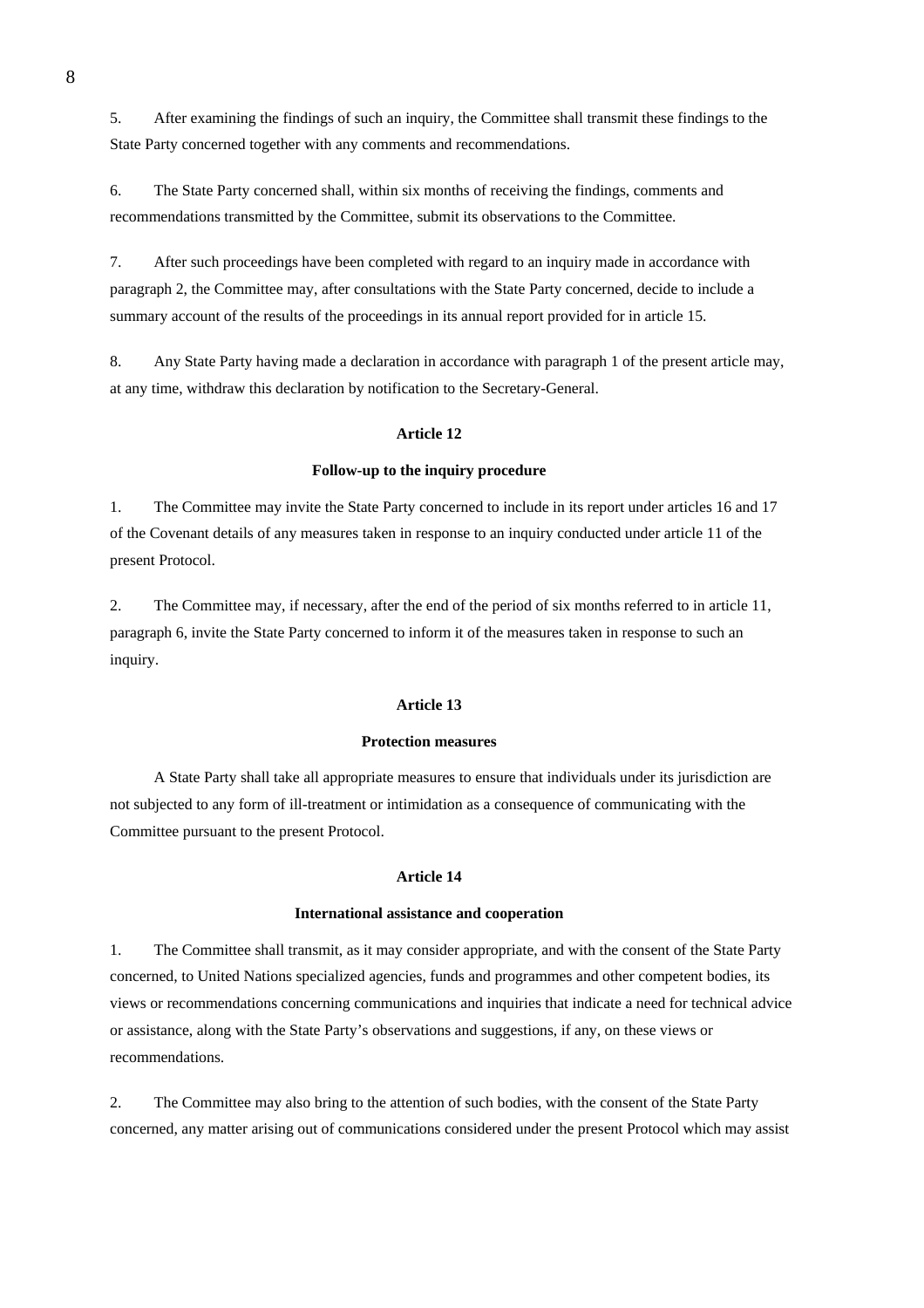them in deciding, each within its field of competence, on the advisability of international measures likely to contribute to assisting States Parties in achieving progress in implementation of the rights recognized in the Covenant.

3. A trust fund shall be established in accordance with the relevant procedures of the General Assembly, to be administered in accordance with the financial regulations and rules of the United Nations, with a view to providing expert and technical assistance to States Parties, with the consent of the State Party concerned, for the enhanced implementation of the rights contained in the Covenant, thus contributing to building national capacities in the area of economic, social and cultural rights in the context of the present Protocol.

4. The provisions of this article are without prejudice to the obligations of each State Party to fulfil its obligations under the Covenant.

# **Article 15**

#### **Annual report**

 The Committee shall include in its annual report a summary of its activities under the present Protocol.

## **Article 16**

## **Dissemination and information**

 Each State Party undertakes to make widely known and to disseminate the Covenant and the present Protocol and to facilitate access to information about the views and recommendations of the Committee, in particular, on matters involving that State Party, and to do so in accessible formats for persons with disabilities.

# **Article 17**

## **Signature, ratification and accession**

1. The present Protocol is open for signature by any State that has signed, ratified or acceded to the Covenant.

2. The present Protocol is subject to ratification by any State that has ratified or acceded to the Covenant. Instruments of ratification shall be deposited with the Secretary-General of the United Nations.

3. The present Protocol shall be open to accession by any State that has ratified or acceded to the Covenant.

4. Accession shall be effected by the deposit of an instrument of accession with the Secretary-General of the United Nations.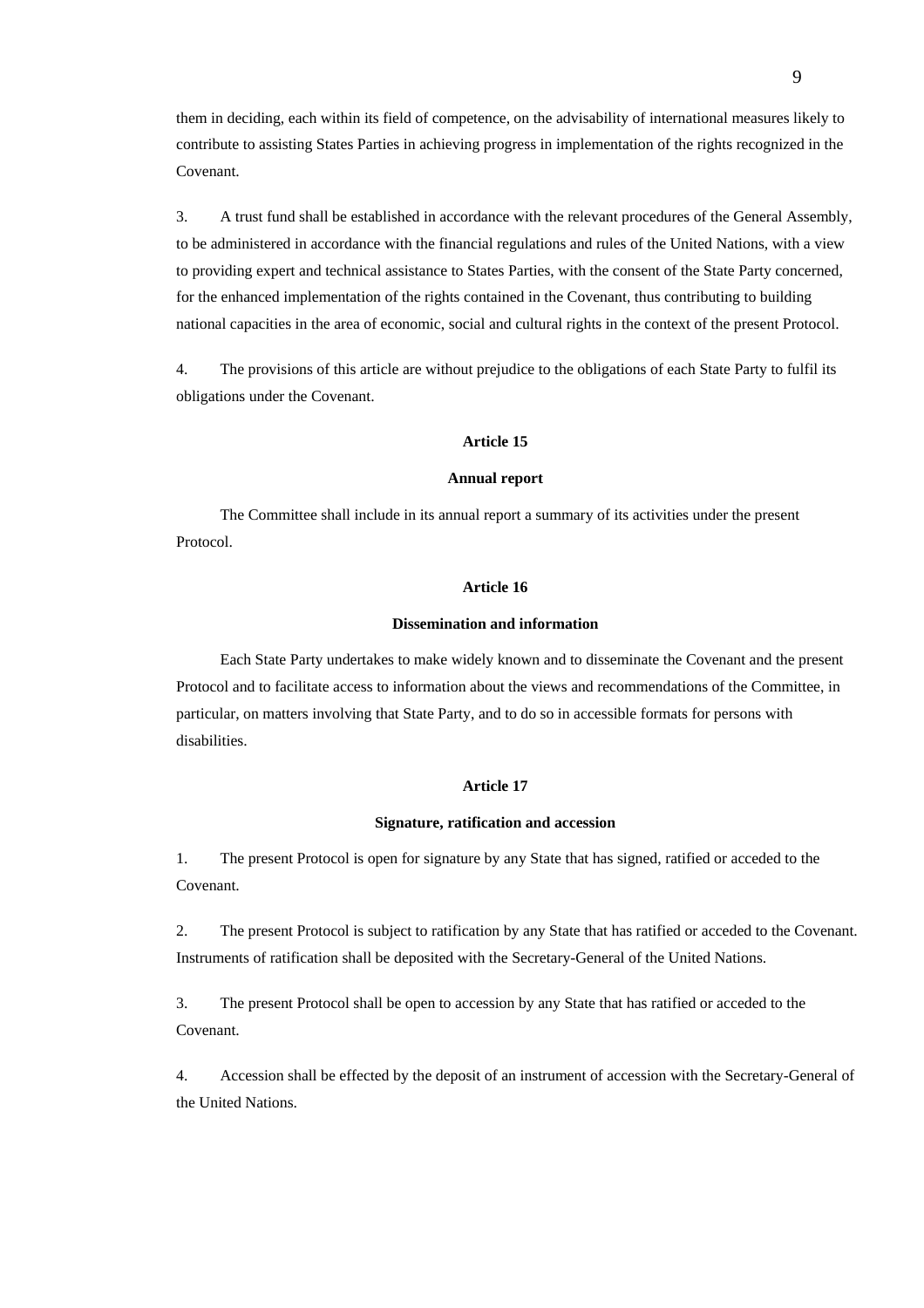#### **Entry into force**

1. The present Protocol shall enter into force three months after the date of the deposit with the Secretary-General of the United Nations of the tenth instrument of ratification or accession.

2. For each State ratifying or acceding to the present Protocol, after the deposit of the tenth instrument of ratification or accession, the protocol shall enter into force three months after the date of the deposit of its instrument of ratification or accession.

# **Article 19**

# **Amendments**

1. Any State Party may propose an amendment to the present Protocol and submit it to the Secretary-General of the United Nations. The Secretary-General shall communicate any proposed amendments to States Parties, with a request to be notified whether they favour a meeting of States Parties for the purpose of considering and deciding upon the proposals. In the event that, within four months from the date of such communication, at least one third of the States Parties favour such a meeting, the Secretary-General shall convene the meeting under the auspices of the United Nations. Any amendment adopted by a majority of two thirds of the States Parties present and voting shall be submitted by the Secretary-General to the General Assembly for approval and thereafter to all States Parties for acceptance.

2. An amendment adopted and approved in accordance with paragraph 1 of this article shall enter into force on the thirtieth day after the number of instruments of acceptance deposited reaches two thirds of the number of States Parties at the date of adoption of the amendment. Thereafter, the amendment shall enter into force for any State Party on the thirtieth day following the deposit of its own instrument of acceptance. An amendment shall be binding only on those States Parties which have accepted it.

# **Article 20**

#### **Denunciation**

1. Any State Party may denounce the present Protocol at any time by written notification addressed to the Secretary-General of the United Nations. Denunciation shall take effect six months after the date of receipt of the notification by the Secretary-General.

2. Denunciation shall be without prejudice to the continued application of the provisions of the present Protocol to any communication submitted under articles 2 and 10 or to any procedure initiated under article 11 before the effective date of denunciation.